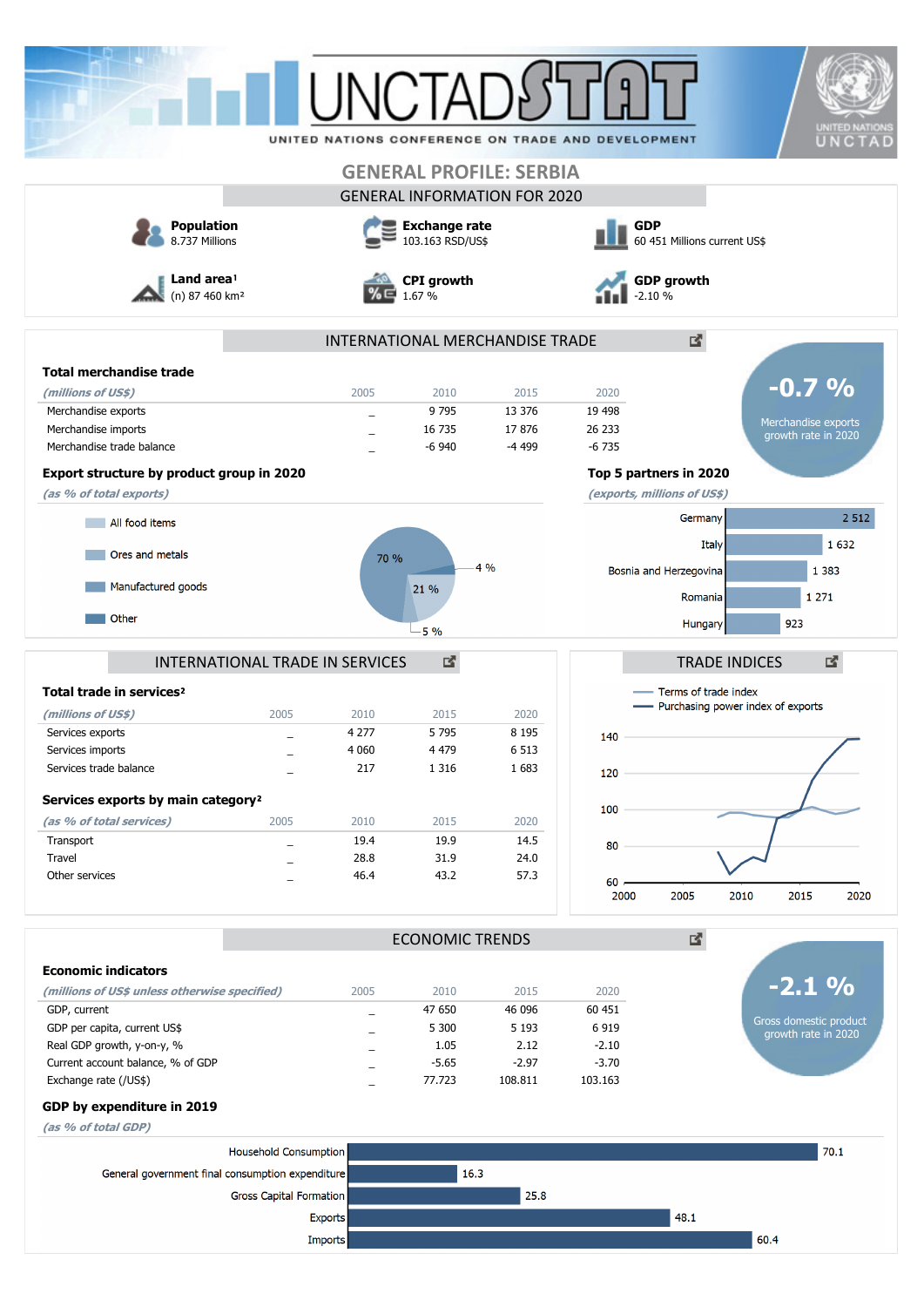

|                                                                    | ----      |           |           |          |
|--------------------------------------------------------------------|-----------|-----------|-----------|----------|
| Merchant fleet, national flag (thousands of DWT)                   |           | $\cdot$   | $\cdot$ . | $\cdot$  |
| Liner shipping connectivity index (maximum $2006 = 100$ for China) | $\cdot$ . | $\cdot$   | $\cdot$ . | $\cdot$  |
| Container port throughput (TEU)                                    | $\cdot$ . | $\cdot$   | $\cdot$ . | $\cdot$  |
| <b>Information economy indicators</b>                              |           |           |           |          |
| (as % of)                                                          | 2005      | 2010      | 2015      | 2020     |
| Share of ICT goods, % of total exports                             |           | 1.63      | 1.21      | 1.53     |
| Share of ICT goods, % of total imports                             |           | 4.22      | 3.96      | 4.17     |
| Share of workforce involved in the ICT sector                      |           | $\cdot$ . | $\cdots$  | $\cdots$ |